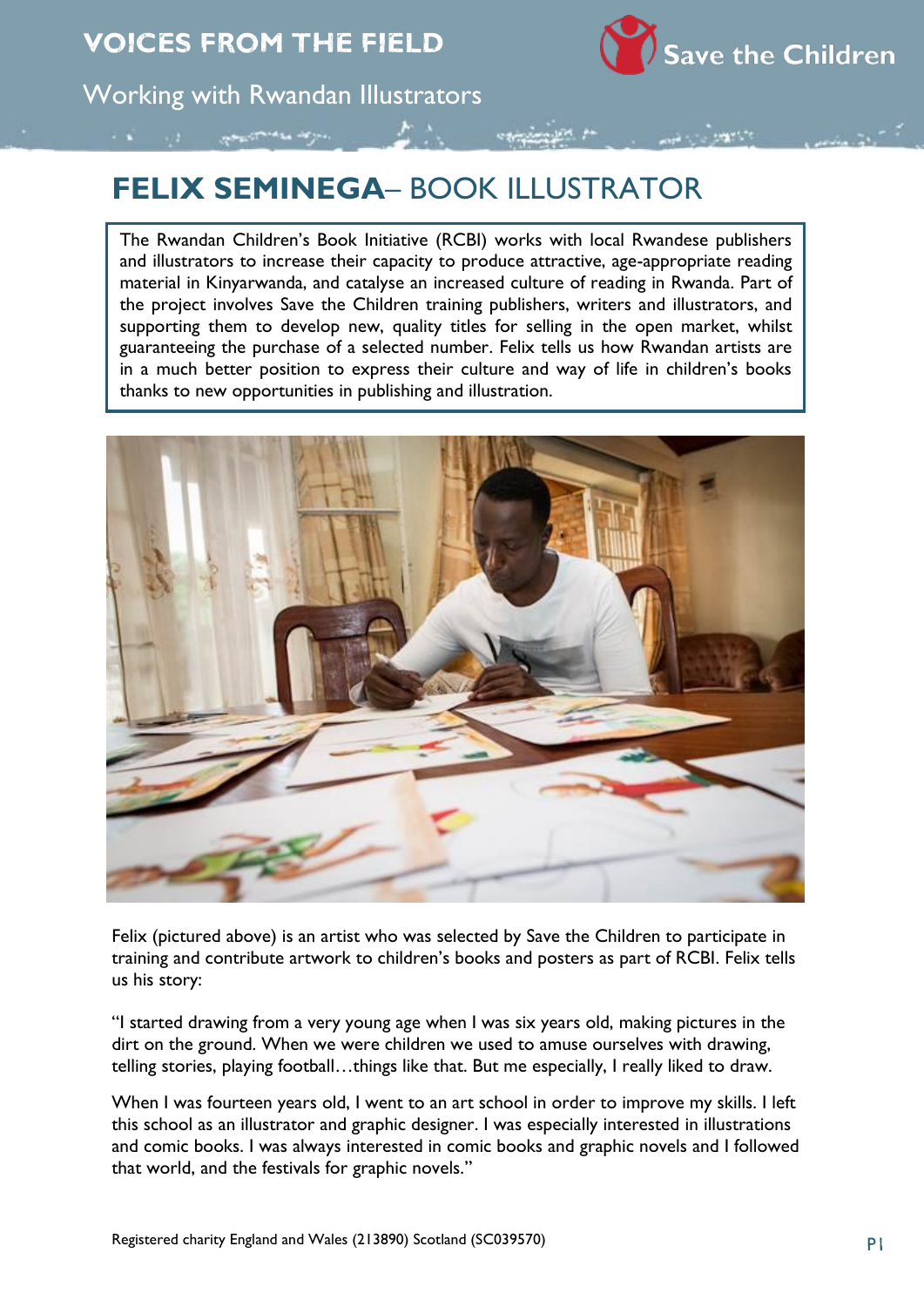"After the genocide, I worked as an illustrator for the International Red Cross. I made drawings that showed and described their activities. In those days following the genocide, there were lots of refugees and things were very complex."

Most of all, I've worked with and for children, beginning with work for a publishing house that produced books for children in Africa. Children in Africa face many problems that are different from the problems that children face in other parts of the world, so these books addressed those problems. Then most recently I've been working with Save the Children.

I started with Save the Children through their training sessions. I went through a series of tests where I demonstrated my abilities and I was accepted into their training project. The trainer taught us many techniques, including techniques I was not familiar with before. I even learned techniques that I didn't know were possible before. There were things I had seen before but I didn't know how they were done. The training with Save the Children helped me understand how to do them myself."



**One of Felix's drawings for an upcoming book** 

"The techniques we use in making books for children help them to understand stories and to understand that they too can draw or make collages themselves. A technique like cutting out shapes from a newspaper and gluing them down can be very simple. Techniques like this are easy for children to understand, and it gives them inspiration to do it for themselves and to be able to tell their own stories.

The Save the Children training taught us how to do decoupage and collage, and also a technique of painting in black onto a window and then pressing the paper against the window in order to get a reflected image, which is really extraordinary. I had seen this technique before in comic books but I had never done it for myself.

So far, I've made some posters for Save the Children that combines illustrations with poems. These posters illustrate different techniques that we've learned through the training. I am also working on the concept for a book with different things that interest children, like games, toys and animals. The book I am working on concentrates on toys that children play with. In making this book, I have done some research by visiting kindergartens and observing how children play – their gestures, their expressions. This really inspires me to make books for children…This helps me as an artist."